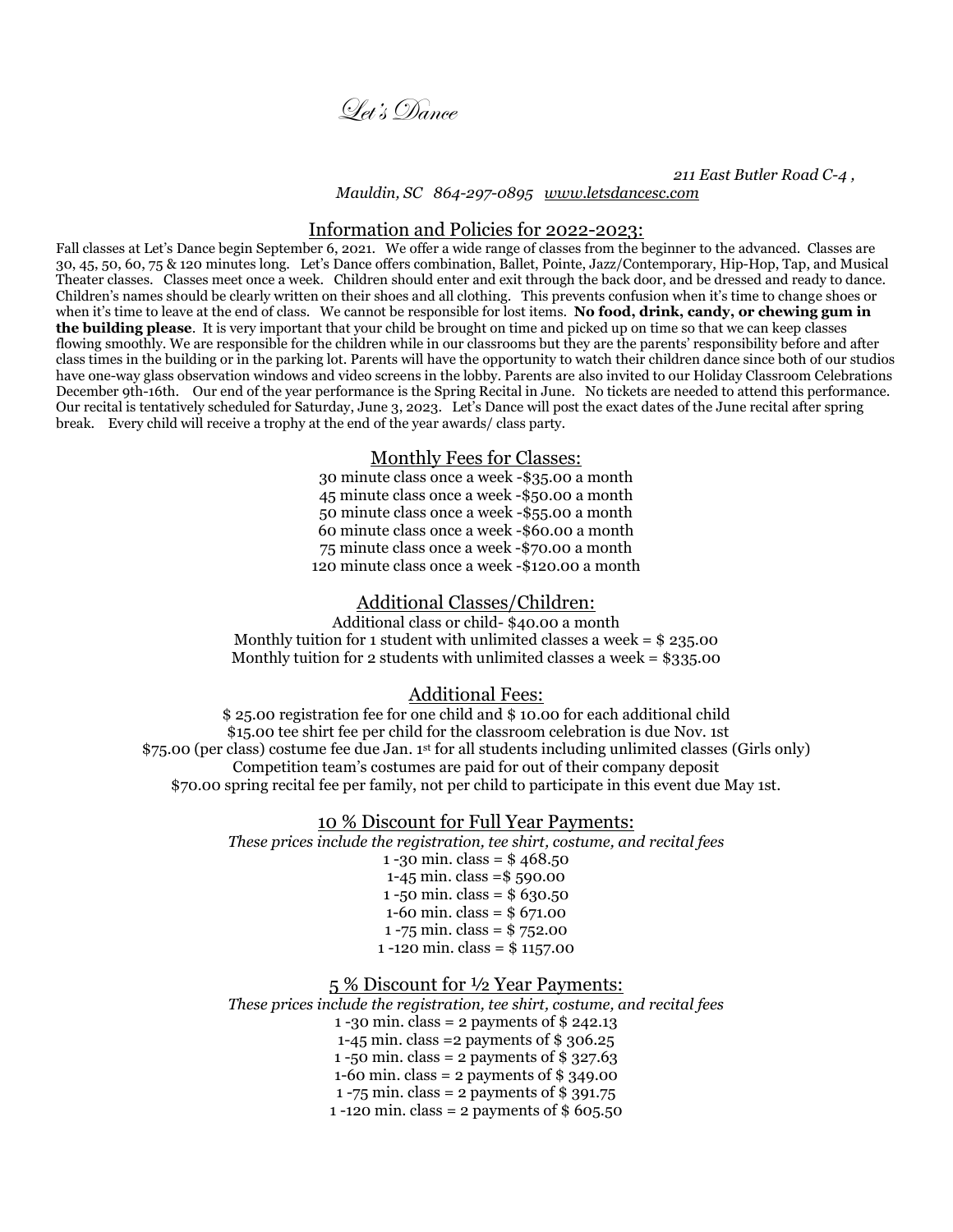Payments are due by the 1st of each month. A \$10.00 late fee will be automatically added to any accounts processed after the 10th. A 10% discount is available for those who wish to pay their tuition in full year or 5% for half year increments. Let's Dance can also automatically charge your tuition payment to your Visa, MasterCard, Discover, Amex, or debit card each month. Payment can be dropped off or mailed directly to Let's Dance. Any payment postmarked after the 10th will be considered late. Please make checks or money orders payable to Let's Dance (do not send cash). **Do not put checks in children's dance bags or leave any payments at the daycare center**. We do not go through their bags and they may get misplaced or lost. There is a \$35.00 fee for returned checks. A two-week notice must be received to drop a class in order to discontinue billing.

## Company Auditions:

Let's Dance has  $25+$  dance companies that attend dance conventions and competitions on the regional as well as the national level. Auditions for the dance company will be held June 5-6. There is a fee to audition for each group. This is an excellent learning experience for students, whether or not they are accepted. Any student accepted into the dance company will be required to sign a contract pertaining to our rules and expectations. The company meeting is June 9.

# Bad Weather:

Let's Dance will be closed if the Greenville County Public School System is closed, because of the weather and all major holidays (listed below). If there is bad weather in the evening hours or Saturdays, we follow Greenville Techs' closing policy. **We do not close for teacher's work days, presidential birthdays, etc..** Your monthly tuition will remain the same. We will be happy to schedule a makeup class for your child. There will be no extra charge for months with five weeks.

# Dates to be Remembered:

| Aug. 20        | Fall Open house, registration, and fitting (Ft. Inn 1:30-3:00 & Mauldin 4:00-6:30 pm) |
|----------------|---------------------------------------------------------------------------------------|
| September 6    | First day of dance classes                                                            |
| Now. 1         | Holiday tee shirt fee due (\$15.00)                                                   |
| November 23-27 | Thanksgiving break                                                                    |
| Dec. $5-10$    | Holiday classroom celebration (in house)                                              |
| Dec. 19-Jan. 2 | Winter break                                                                          |
| Jan. 1         | \$75.00 per costume fee due girls only (boys see teacher for details on what to wear) |
| March 20-25    | Spring break                                                                          |
| May 1          | \$70.00 Recital fee due (per family)                                                  |
| May $1-6$      | Picture week (tentative)                                                              |
| May 22-27      | In house Dress Rehearsal week Recital dates are determined by theater availability    |
| May 29- June 2 | Last Week of Dance Classes and award ceremony                                         |
| June 3         | Recital (tentative) Recital dates are determined by theater availability.             |

# Recommended Dress for Class:

Let's Dance carries high quality discounted dance ware and dance shoes. Starter kits are also available.

Students in a combination class: a black short sleeve leotard, theatrical pink footed tights, pink skirt, pink leather ballet shoes with an elastic strap (the draw strings should be knotted and tucked in), and low heeled black patent leather buckle tap shoes.

Students in a musical theater or pom class: a short sleeve black leotard, flat (not shiny) tan footed tights. Tan jazz shoes with split soles (low elastic boots).

Students in a Jazz/Contemporary class: a short sleeve black leotard, flat (not shiny) tan convertible tights. Tan jazz shoes with split soles (low elastic boots).

Students in a hip-hop class: a tee shirt and black leggings/ yoga pants. Black high top Converse sneaker for shoes.

Students in a tap class: a short sleeve black leotard, flat (not shiny) tan footed tights, and black split sole slip on tap shoes. Students in a ballet class: a short sleeve black leotard, theatrical pink footed tights, and pink split soled leather ballet shoes. Students must wear their hair up in a bun. No booty shorts. Skirts are optional.

Students in a pointe class: a short sleeve black leotard, theatrical pink footed tights, and pink pointe shoes with elastic and wide satin ribbons. Hair must be worn in a bun. Students should have a teacher check their pointe shoes before sewing anything on them. Students will be invited to participate in this class.

# Let's Dance Liability Waiver:

I, as the parent and legal guardian of my child(ren) who is/are a student(s) at Let's Dance, consent to her/his participation in dance classes, dance functions, and dance recitals, and do hereby release, forever discharge and hold harmless Syncopated Steps, Inc., d/b/a Let's Dance, its agents, officers, servants and employees, from any injuries, losses or damages which may be sustained by my child(ren). A Covid liability waiver is also required to enter the building.

# In Closing:

Your support and cooperation is an important component of our students' success. We look forward to getting to know the new students and parents. We would like to express our gratitude for the support of our returning students. *Parents please keep this information sheet throughout the year for policy and payment references***.**

Thank you, The staff of Let's Dance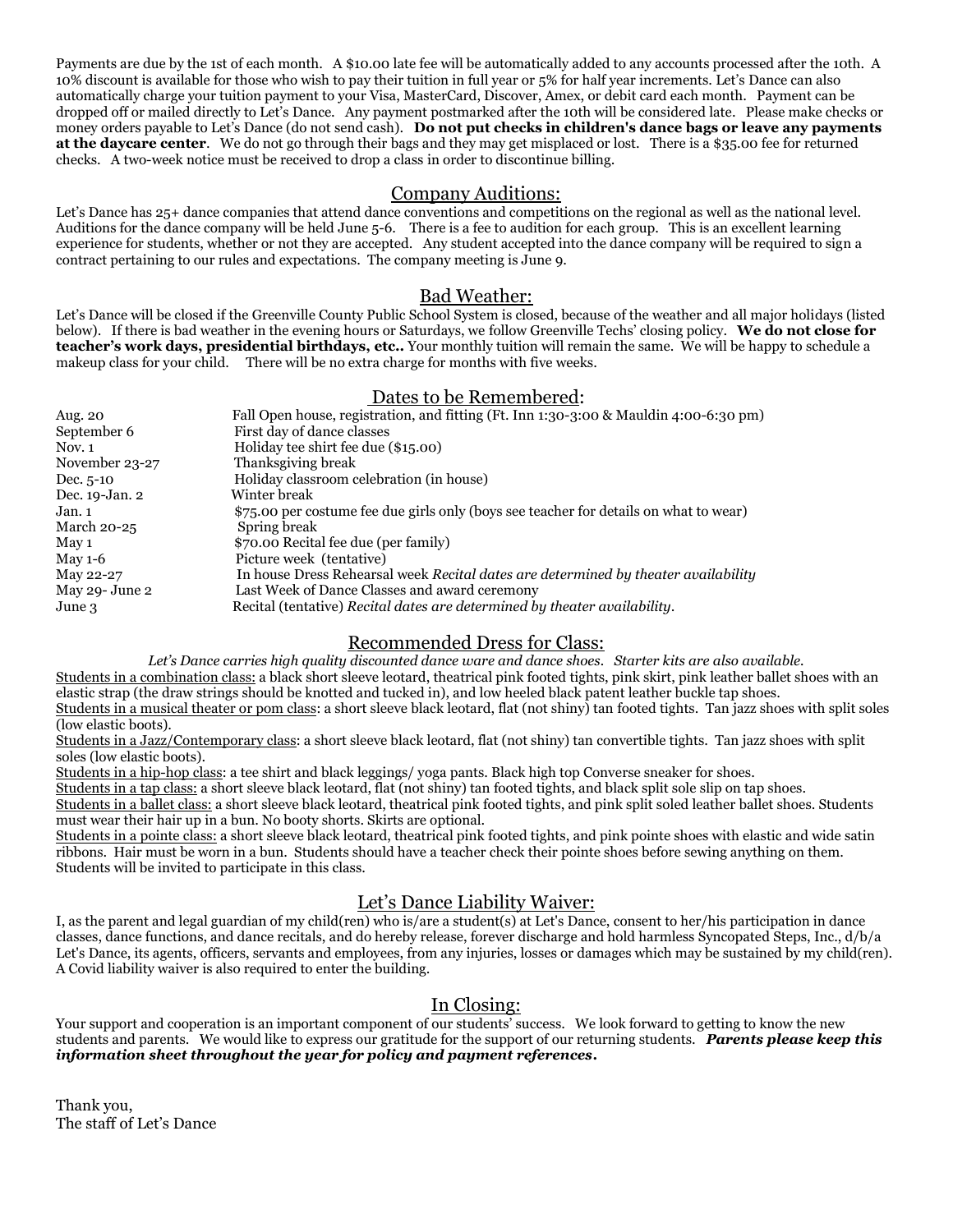# Fees:

Additional Classes/Children: Additional class or child- \$40.00 a month Monthly tuition for 1 student with unlimited classes a week  $=$  \$ 235.00 Monthly tuition for 2 students with unlimited classes a week  $=$  \$335.00

Additional Fees:

\$ 25.00 registration fee for one child and \$ 10.00 for each additional child \$15.00 tee shirt fee per child for the classroom celebration is due Nov. 1st \$75.00 (per class) costume fee due Jan. 1st for all students including unlimited classes (Girls only)

Competition team's costumes are paid for out of their company deposit \$70.00 spring recital fee per family, not per child to participate in this event due May 1st.

10 % Discount for Full Year Payments:

*These prices include the registration, tee shirt, costume, and recital fees*

1 -30 min. class =  $$468.50$ 1-45 min. class =\$ 590.00 1 -50 min. class =  $$630.50$ 1-60 min. class = \$ 671.00 1 -75 min. class = \$ 752.00 1 -120 min. class = \$ 1157.00

5 % Discount for ½ Year Payments:

*These prices include the registration, tee shirt, costume, and recital fees* 1 -30 min. class = 2 payments of \$ 242.13 1-45 min. class =2 payments of \$ 306.25 1 -50 min. class = 2 payments of \$ 327.63 1-60 min. class = 2 payments of \$ 349.00 1 -75 min. class = 2 payments of  $$391.75$ 1 -120 min. class = 2 payments of \$ 605.50